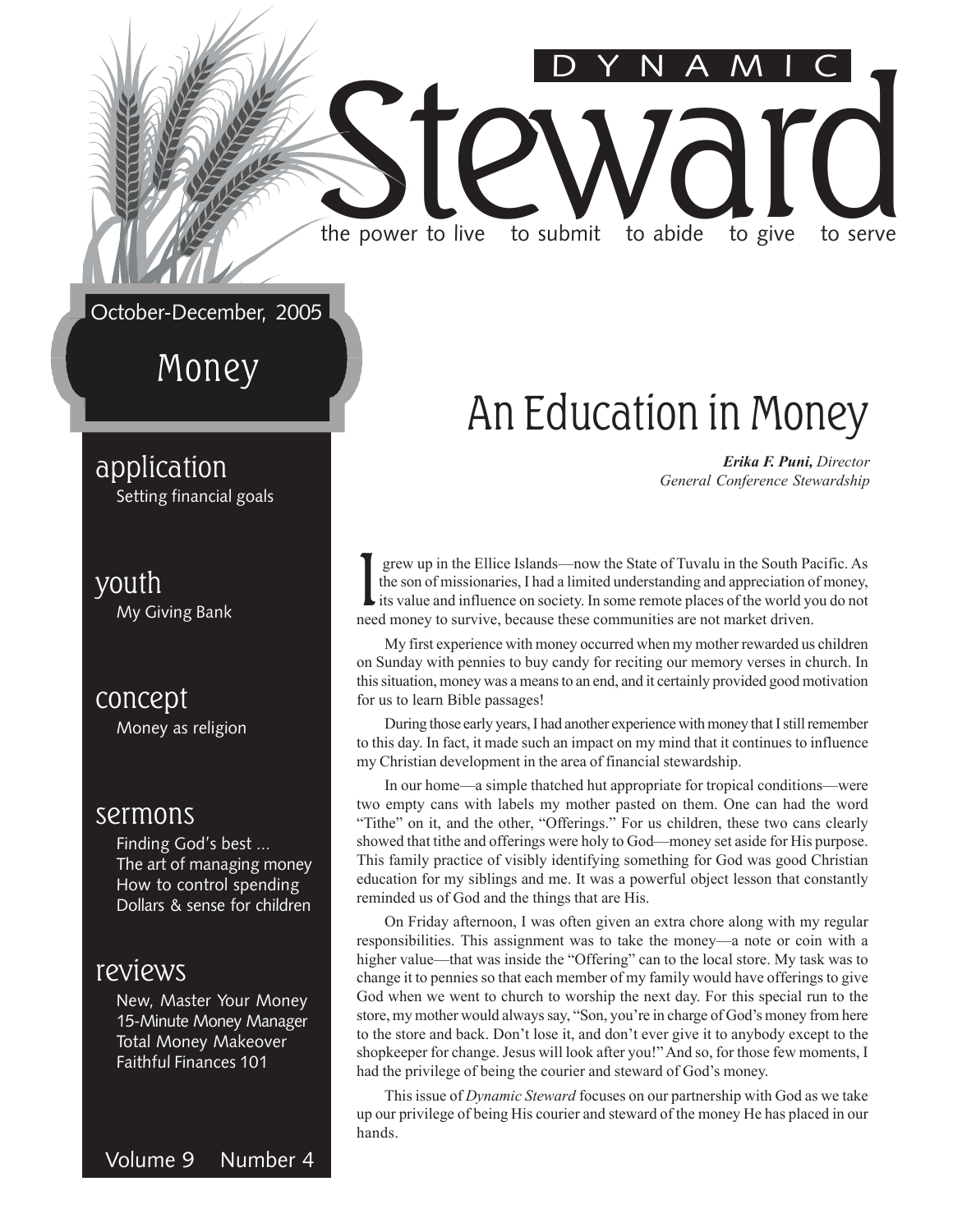## application

### Setting Financial Goals

This chart of financial goals is taken from the pre-work pages of the Good \$ense Budget Course.

The Budget Course is a practical financial plan designed to help Christians find financial freedom. Available in English and Spanish

See goodsenseministry.com for more information.

The serious consideration to your financi<br>tic goals—that flow out of what is rea<br>motivators. That motivation will be ver<br>on the steps necessary to achieve your goals. ive serious consideration to your financial goals. Carefully considered, realistic goals—that flow out of what is really important to you—are powerful motivators. That motivation will be very helpful to you in following through

#### Specific Goals to Achieve

Check the appropriate boxes and write in any details on the lines to the right of each item:

| ιı | Pay off debt:                                                       |  |
|----|---------------------------------------------------------------------|--|
| □  | Save for a major purchase:                                          |  |
|    | Save for a vacation:                                                |  |
| □  | Save for emergencies:                                               |  |
| □  | Save to replace items that may<br>wear out (major appliances, car): |  |
| □  | Save for college expenses:                                          |  |
| п  | Save for retirement:                                                |  |
| ◻  | Increase my giving to the church:                                   |  |
| □  | Increase other giving:                                              |  |
| П  | Other:                                                              |  |
| ПI | Other:                                                              |  |
|    | Other:                                                              |  |



#### A Good Description of Inflation ...

"A good description of the effects of inflation is found in Haggai 1:6:

'You have planted much, but have harvested little. You eat, but never have enough. You drink, but never have your fill. You put on clothes, but are not warm. You earn wages, only to put them in a purse with holes in it.""—*The* New Master Your Money by Ron Blue, p. 51 (See Book Reviews, p. 14, for more information).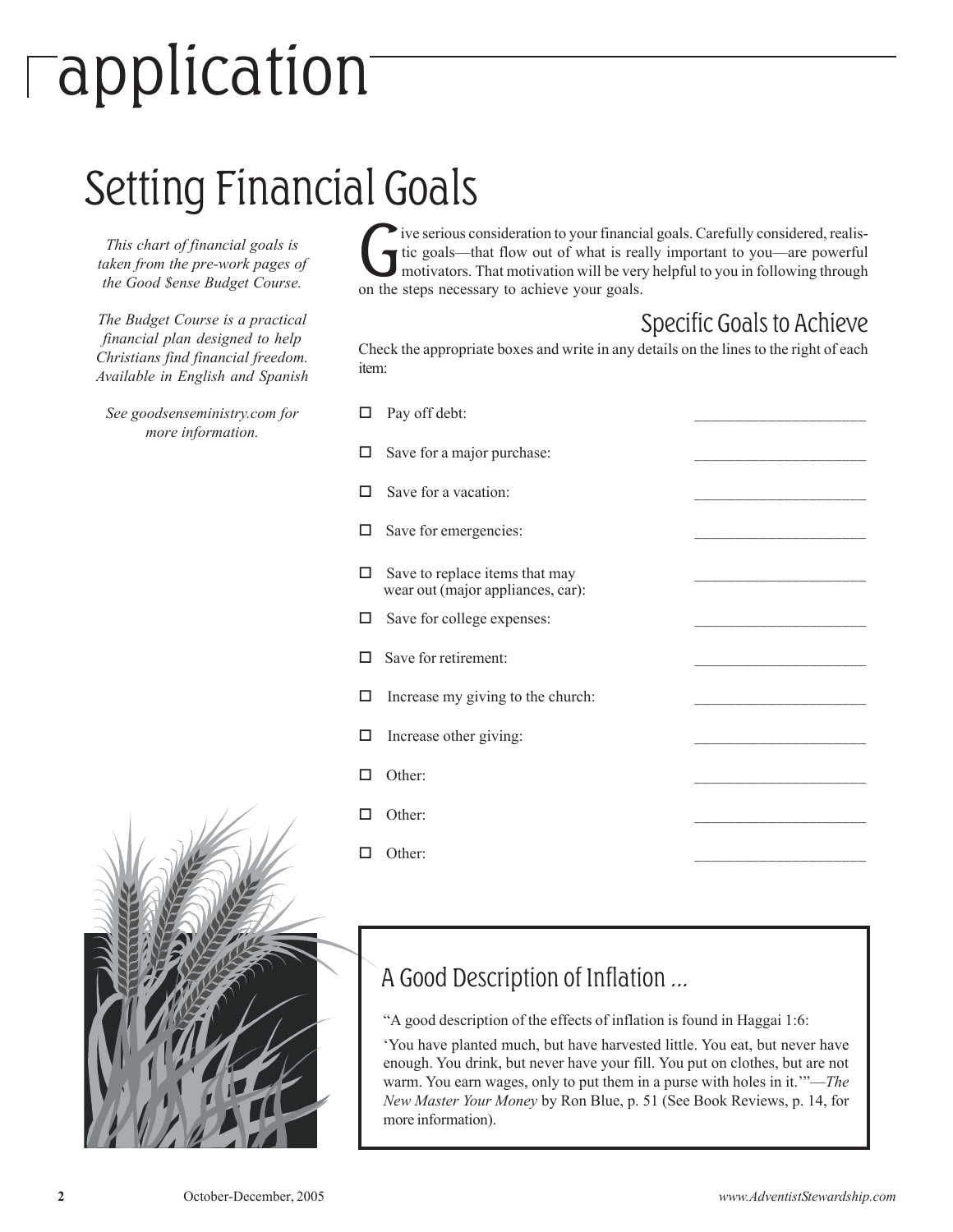## youth

### My Giving Bank

W y Giving Bank is a practical tool to help children learn about giving, saint and spending money. As you help your child decide how much m should go to the church, the bank, and the store, you will be assisting or her in y Giving Bank is a practical tool to help children learn about giving, saving, and spending money. As you help your child decide how much money should go to the church, the bank, and the store, you will be assisting him

The durable plastic bank is molded in the shape of a colorful building with three sections—bank, store, and church. It comes with colorful stickers that your child will enjoy placing on the buildings. Each of the three sections has its own opening for coins and can be opened and reopened at the base for removing money.

The biblical principle that God invites us to partner with Him in the care and managing of His resources is a concept that children need to be taught early in life. Also included is a Faith Parenting Guide that will give parents valuable tips and suggestions on how to make money management a rewarding adventure from childhood through adulthood.

The only downside is the list price of the bank. However, it can be purchased for US \$12.99 at Christianbook.com and at Amazon.com for US \$13.99.



by Faith Kids Cook Communications Ministries Colorado Springs, Colorado 2000 US \$19.99

### quotes

#### Money . . .

God can have our money and not our hearts, but he cannot have our hearts without having our money.—R. Kent Hughes

Money is a terrible master but an excellent servant.—P. T. Barnum

Good money management is not bondage; it is freedom from the "right" to do what we want, giving us instead the power to do what we should!—Bob and Emilie Barnes

If a person gets his attitude toward money straight, it will help straighten out almost every other area of his life.—Billy Graham

No one can serve two masters. Either he will hate the one and love the other, or he will be devoted to the one and despise the other. You cannot serve both God and Money.—*Jesus Christ* 

What is unique to modern consumerism is the idealization and constant encouragement of insatiability—the deification of dissatisfaction.—Tricia McCary Rhodes

A man's treatment of money is the most decisive test of his character—how he makes it and how he spends it.—Moffat

Inflation is the one form of taxation that can be imposed without legislation.—Milton Friedman

Money management is basically self-control, for unless one learns to control himself, he is no more likely to control his money than he is to discipline his habits, his time, or his temper. Undisciplined money usually spells undisciplined persons.—Robert J. Hastings

What some people mistake for the high cost of living is really the cost of high living.—Doug Larson

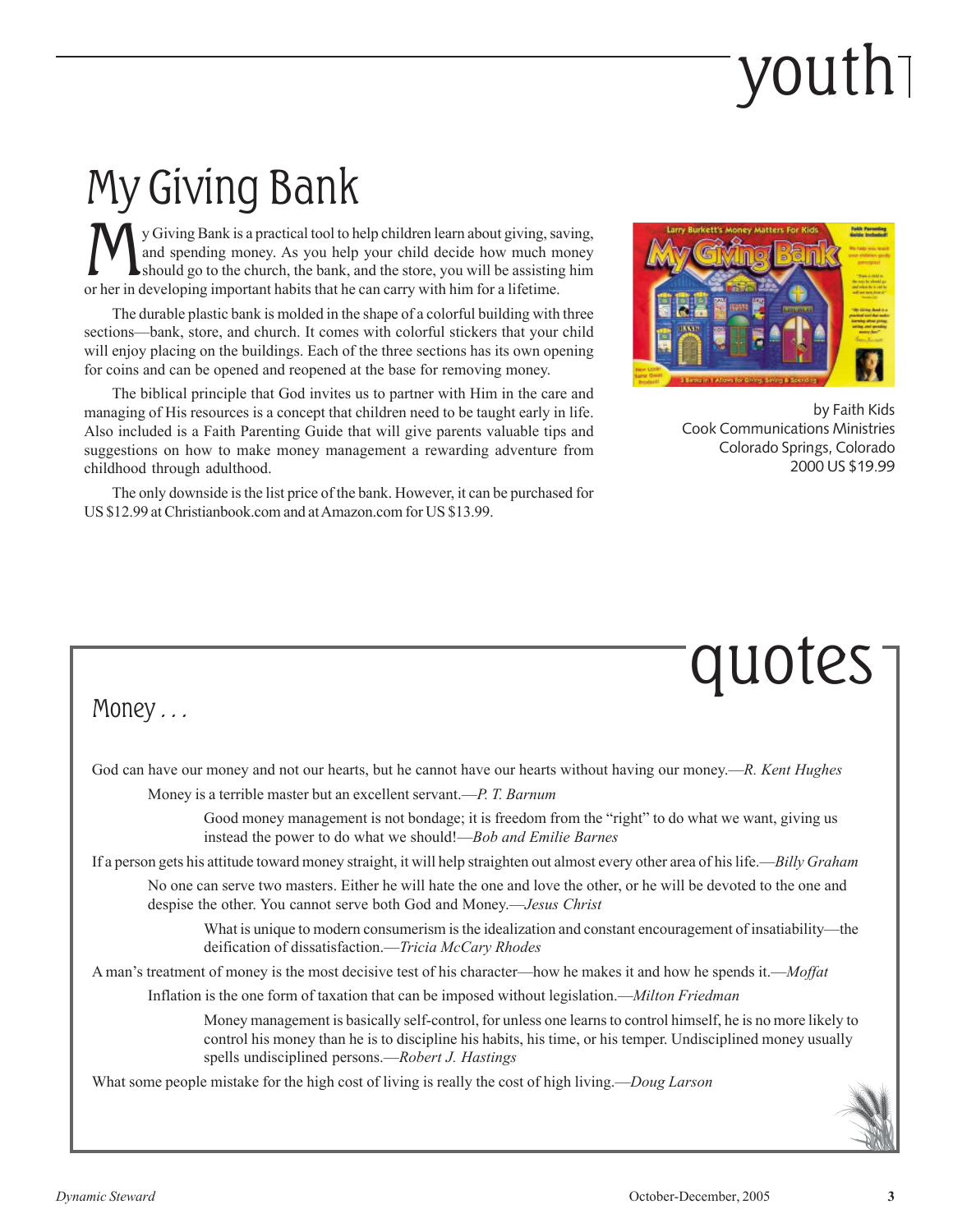## concept

### Money as Religion

Jean-Luc Lézeau, Associate Director<br>General Conference Stewardship<br>others

hristians often have a wrong relationship to money. For some, money is a source of evil and getting rich is under suspicion, especially when most of us try to live an honest life, paying our "dues" to Caesar, and not much is left. For others, prosperity theology advocates exactly the opposite: when you are faithful, God will bless you with material things. Material wealth, they say, is irrevocably linked and is a sign of mature and growing faith. To be otherwise is a sign of spiritual weakness. We may wonder if the 1.2 billion people who live on \$1 a day are without faith.

When Malachi 3:10 is quoted, it nearly always is used for making a strong connection between our faithfulness and the material blessings God promises to give. Since we have quite a number of poor in our church, don't we make God a liar by explaining it this way? Aren't we actually limiting God's blessings to the material arena?

#### Religion and narcissism

The Prayer of Jabez, by Bruce Wilkinson, appears to reinforce this ambiguity. When Jabez prayed, "enlarge my territory," according to the author, he meant material things (p. 31). In contrast, Jesus taught us to ask for our daily bread. It is no wonder that a New York Times review of May 8, 2001 quoted Dr. Jeffrey Mahan, Professor of Ministry at Iliff School of Theology in Denver, as saying, "It fits with the narcissism of the age. Religious life is focused on me and my needs." And our prayers are reflecting the same egotistic thoughts.

Mother Teresa used to say that God does not call us to success, but to faithfulness. It is true, but is it enough? A Lebanese Christian, recently interviewed on the radio, said: "At the beginning, Christianity was about relationship, when it went to Greece it became a religion, when it went to Rome it became an organization, when it went to Europe it became cultural, when it went to North America it became commercial. It is high time to go back to what it was in the Middle East."

#### Relationship, the core

Our Lebanese friend goes to the core of our Christian experience: the relationship. If our relationship with God is OK, then our relationship with money cannot be wrong. To his dismay, the rich young ruler failed the acid test of relationship, even though he had kept the commandments from youth. What a tragedy; to do all the good things for the wrong reason!

Psychologists tell us that people think more about money than sex. Saunders, an Australian researcher, found that there is a positive correlation between materialism and depression, anxiety and anger. Material things may give a person a sense of control, but materialism is negatively correlated to life satisfaction. In today's culture, it is difficult to accept the fact that money is just a commodity. It simply replaces shells that were once used for currency, and later, paper currency, before trade began.

#### Addiction to money

The problem with money is that it can become addictive. Today, everything is converted into numbers: the cost of 9/11, the delayed departures of space shuttles, the number of highway accidents due to alcoholism, et cetera. So-called born again Christians are forecasting an economic Armageddon because of government debt

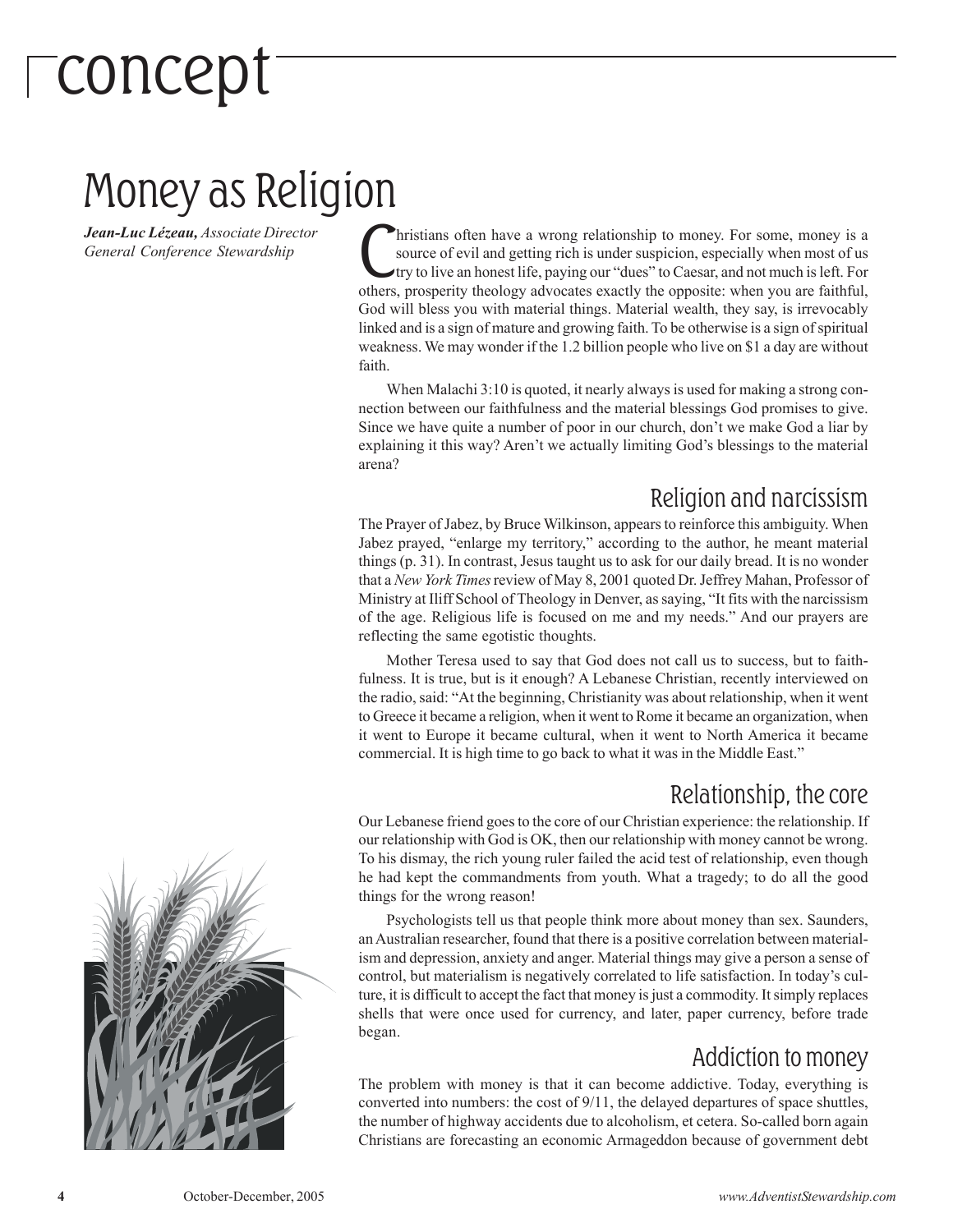## concept

and are giving counsel on how to invest in Treasury bonds rather than in Wall Street. Treasury bonds are supposed to be more secure in protecting our assets for the future. In reading the Scriptures, these brothers and sisters have probably forgotten Matthew 6, where Jesus tells us that only pagans worry about their economic future.

#### Scripture's balance

Neither approach is biblical. The Bible does not tell us that money is evil and that all debt is sin. What the Bible teaches us is to be balanced in everything we do. During the Creation in Eden, it was God, not humanity, who determined what was good and what was evil.

Abraham, who let Lot take the best land (Gn 13:9-12), Jesus, who did not have a place to lay His head (Lk 9:58), and Paul, who worked all through his ministry (1Cor 4:12), would have failed by today's standard. It is up to us to decide who best models what we want to follow in life: The investment czar of Wall Street, or the examples we have noted from the Bible?

The Bible does not tell us that money is evil and that all debt is sin. What the Bible teaches us is to be balanced in everything we do.

#### more from  $window$  the director's desk ... stewardship



Welcome to our New Director

D r. Erika F. Puni was elected new director of our department at the last General Conference session. During the last quinquennium, Dr. Puni served as Stewardship, Sabbath School, and Personal Ministries Director for the South Pacific Division.

Erika began his ministry in the Youth Department of the North New Zealand Conference and later served as assistant secretary in that conference. Next, he studied at Loma Linda University, earning an MA in Religion. He continued his studies at Fuller Theological Seminary, where he received an MA in Missiology and a PhD in Intercultural Studies.

Dr Puni has an excellent understanding of biblical stewardship. We welcome the opportunity to work with him as he brings new insight and vision to the global needs of our church in the area of stewardship.

#### Who Said Impossible?

Is it possible to change circum-<br>stances in our lifetime? East-Central stances in our lifetime? East-Central Africa Division has initiated and seen changes in just a few months! At the division's last Annual Council, President G. Mbwana challenged the executive committee to draw up a strategic plan to meet the needs of ECD. Three teams of division leaders took a portion of their territory and held four-day seminars at each union headquarters.

Training included Spiritual Leadership, Human Resource Management, Strategic Planning, Principles of Self-Support, and Financial Management. Biblical stewardship was presented, making a marked impact on the participants. In one conference, the tithe rose 30 percent! But this is only a first step. The division has produced a strong program to train pastors and leaders to be better equipped and better stewards. Who said impossible?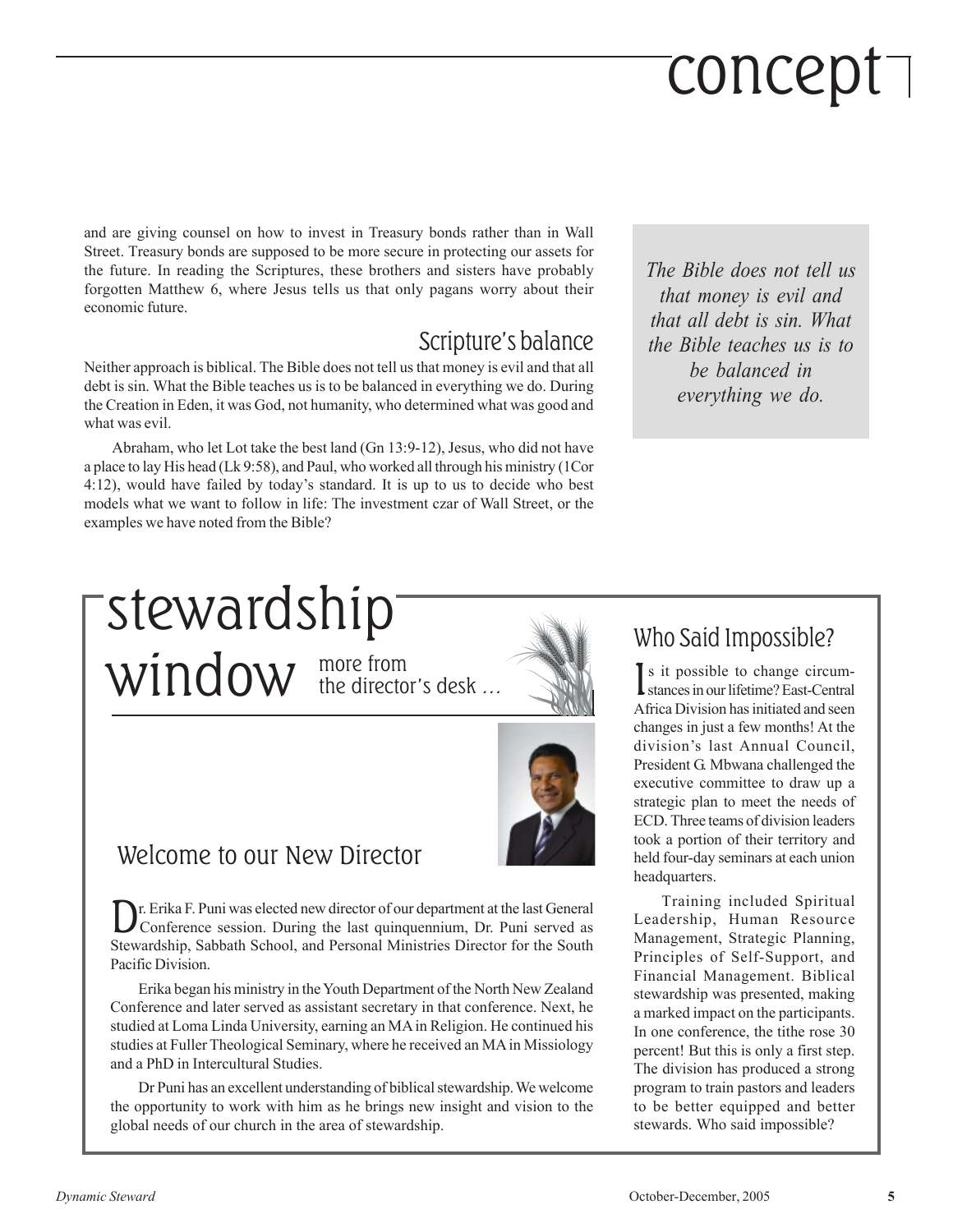### Finding God's Best: Managing Your Money

Ken W. Smith

President and Founder Christian Stewardship Ministries

Contact Ken at: www.csmin.org

Not necessarily

G od has a very best plan for each of our lives. "For I know the plans I have for you," declares the Lord, "plans to prosper you and not to harm you, plans to give you hope and a future" (Jr 29:11).

Part of that plan is a strategy for handling our money. When it comes to finances, we tend to assume that more is better. Perhaps, but not necessarily. To guarantee freedom from anxiety associated with financial affairs, we need only follow two basic biblical principles. First, we must give at the level the Lord wants us to give. Second, we must avoid borrowing.

In the parable of the talents Jesus said, "Well done, good and faithful servant! You have been faithful with a few things; I will put you in charge of many things...." (Mt 25:21). On the other hand, Jesus said, "From everyone who has been given much, much will be demanded; and from the one who has been entrusted with much, much more will be asked" (Lk 12:48).

If we faithfully manage the money the Lord has entrusted to us, we can generally expect Him to entrust us with more. But the primary purpose for entrusting us with more is to further His kingdom on earth. In 2 Corinthians 9:11 we are told, "You will be made rich in every way so that you can be generous on every occasion, and through us, your generosity will result in thanksgiving to God."

#### Begin by tithing

The first step is to tithe. "Bring the whole tithe into the storehouse, that there may be food in my house. Test me in this," says the Lord Almighty, "and see if I will not throw open the floodgates of heaven and pour out so much blessing that you will not have room enough for it" (Mal 3:10).

Those who have tried it know the truth of this Scripture. God does not necessarily provide more and more money in response to increased giving. He may or may not. But He definitely provides more and more of His peace.

Today … many people have far more than enough to meet their own needs and have moved on to fulfill most of their desires as well…. Polls conducted by Gallup, Barna, and others reveal a terribly shameful truth, however. Most Christians not only do not tithe, they do not give even one percent of their income to the Lord and His work. In fact, the more money most Christians have, the less they give….

Too many churches have failed to teach their people about giving in line with the guidance God has provided in Scripture. They are shortchanging their congregations and their ministries with this approach.

#### Avoid borrowing

The second biblical principle that guarantees freedom from anxiety in money matters is to avoid borrowing. Although borrowing is not forbidden, it is clearly to be discouraged. "The rich rule over the poor, and the borrower is servant to the lender," says Proverbs 22:7.

Yet, in many cultures, borrowing is commonplace, not just for home mortgages but many other things as well. The case can be made for not borrowing—even to finance a home—but the point here is to determine whether God wants us to borrow. As a matter of principle, if we are committed to seeking God's best, and if we believe

SCRIPTURE: Luke 12:48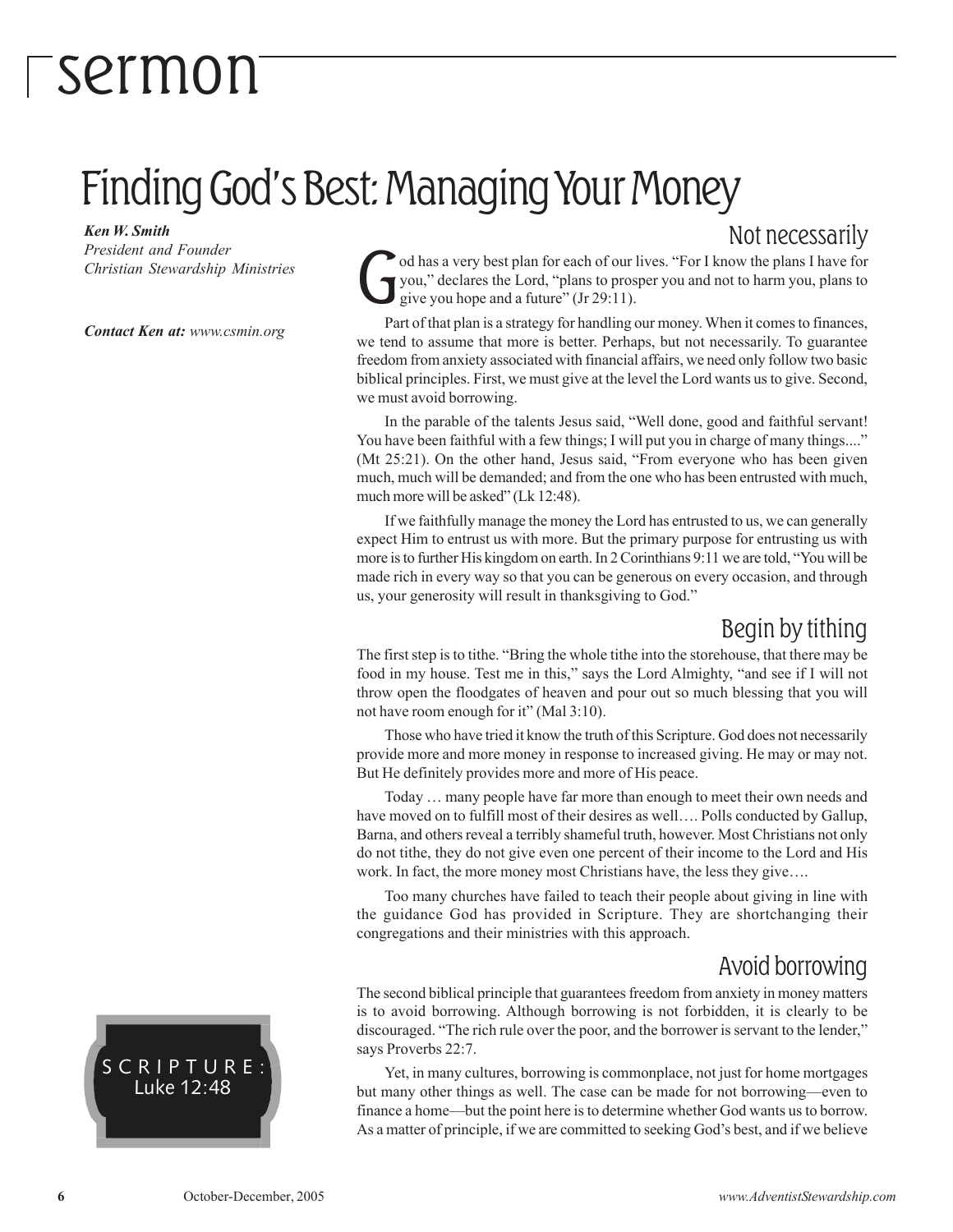When it comes to finances, we tend to assume that more is better. Perhaps, but not necessarily. To guarantee freedom from anxiety associated with financial affairs, we need only follow two basic biblical principles.

that God's best does not include borrowing, then we should be committed to not borrowing. Then and only then will we be in a position to discover God's direction through our finances. If borrowing is considered an option, there will almost certainly come a time when we will borrow.

Other than a home mortgage, the most common reason for personal loans is to finance automobiles. But there is always a better way to deal with transportation needs, and we need to find solutions rather than incur debt. In some countries, another common form of borrowing is the use of credit cards. They can be a convenience, but anyone who does not pay off the entire balance monthly would do well to forego using the cards in order to avoid borrowing.

#### Should churches borrow?

Churches should also beware of borrowing. Larry Burkett, former director of Crown Financial Ministries, tells a story about a businessman who wanted to give a large donation to his church to build a youth center.

The man told Mr. Burkett that he would give the gift to the church, but only on the condition that the pastor commit to not borrowing to finance the expansion without knowing about the gift. Unfortunately, the pastor accepted the argument of another businessman who said that incurring debt was the only way to proceed, rather than listening to Burkett's plea for following the biblical prescription to avoid debt.

The pastor presented the case to the congregation for borrowing, and the potential donor, who was ready to underwrite the youth center, wrote a check for \$200,000 to another ministry.

If individuals and churches would just "hold the line" when it seems impossible to do so and remain faithful to the biblical principles for giving and borrowing, God's kingdom on earth would never lack for financial resources. In addition, individuals and churches would make better decisions in many other areas of their personal and corporate lives.

Commit yourself to giving at the level that represents obedience to God and to not borrowing. This is the sure way to position yourself to receive God's best in the area of your finances.

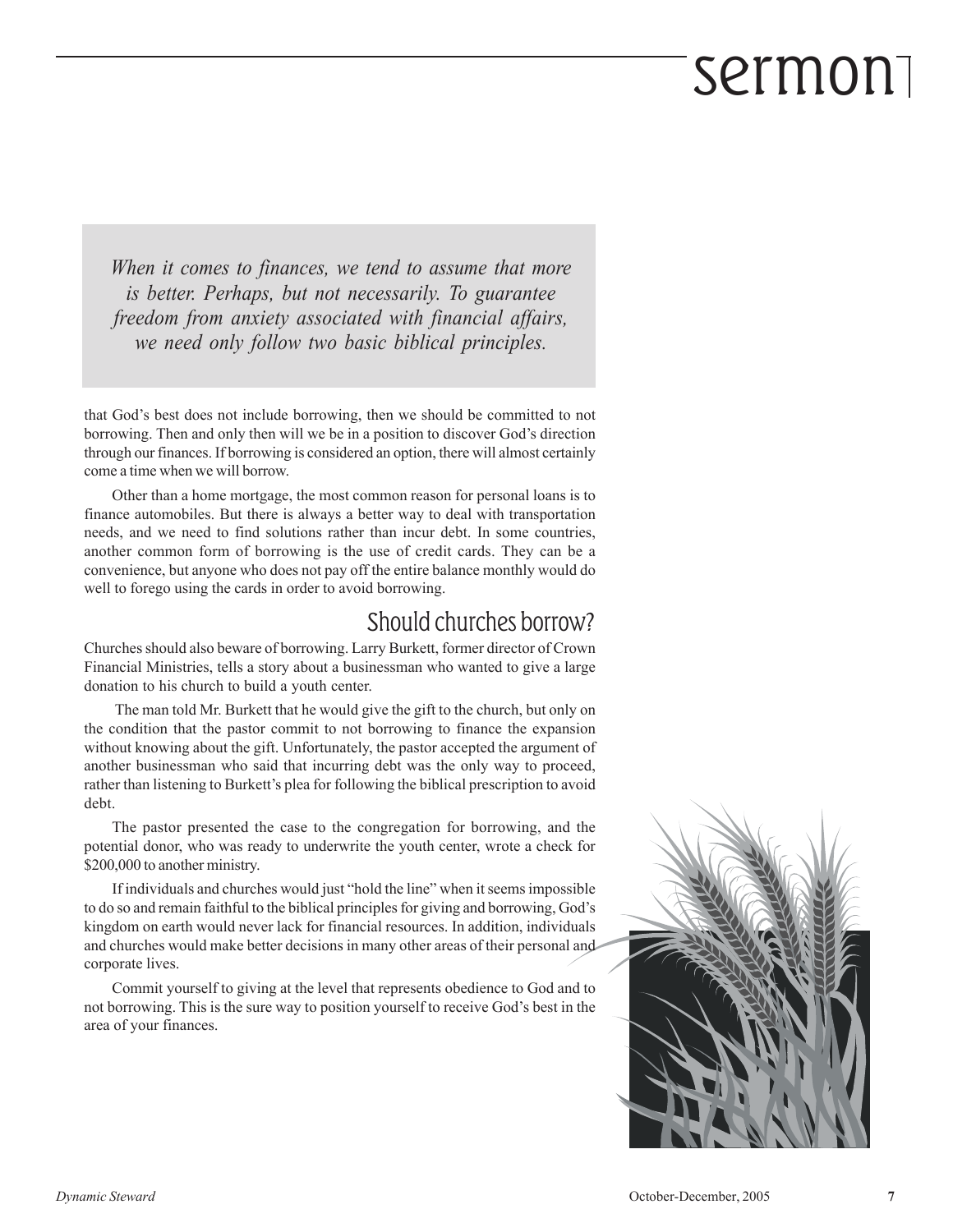### The Art of Managing Money

Christian Goltz, Treasurer North German Union Conference

#### Please, help me!

Casaid, "I need financial counse<br>problems, but so far, I have no<br>You are a treasurer. Please, help me!" ne day a church member who was single and had no children, came to me and said, "I need financial counseling. For years, I have struggled with financial problems, but so far, I have not found the courage to ask somebody for help.

I asked him, "How much do you spend monthly, after tithe, for your living expenses? You know—your rent, utilities, food, clothing, gasoline and repairs for your car, toiletries, insurances, miscellaneous newspapers, books, and donations?"

"Oh, I have no idea," he replied.

"I knew it!" I thought. If he does not know where he spends his money, how can he live within his means? I explained to him the necessity of having a financial plan for every month. We started by preparing a plan for the next three months. He also had to write down all expenses, classified in ten columns, and headed as home, car, food, et cetera.

After analyzing his spending for two months, I realized what his problem was: He spent 20-25 percent of his net income for his car (gasoline, taxes, insurance, and garage expense, with no savings for deprecation). That was too much, of course. After understanding his problem, he sold his car and bought a more economical vehicle. Working together, and after some other adjustments, he learned how to get along on his income without piling up any more debt.

#### Skills for managing money

To manage one's income is an art and a grace of God. It has to do with (among other things) our personality, demands, and the influence of television propaganda, friends and neighbors. It seems to me that in today's society, every generation finds it more difficult to handle expenses than the generation before it.

We are tempted to compare our lifestyle with the lifestyle of well-to-do families in our neighborhoods, our church, or in soap-opera television series. The generation who experienced World War II is dying out and, with it, a people who experienced hard times. Since then, we have seen sixty years of prosperity in the West. On the horizon, we recognize the signs of having almost reached the limits of our prosperous society. What will help in planning the financial future of our families?

Economical enterprises use reference numbers to measure the success of certain products or services. Worldwide accounting regulations have defined standard numbers like EBIT (earnings before interests and taxes). In my experience, such figures could be useful within our families as well. I would like to suggest two standard reference numbers for families: cost for housing to net income and cost for transportation to net income.

Housing and transportation (car) are the two greatest expenses of a family. Bad investments in these areas may ruin the family financially, for the investment costs are high and maintenance costs are considerable. It is absolutely essential to calculate investment cost and maintenance cost before signing a contract or bill of sale. Families pay dearly for mistakes in these two areas.

SCRIPTURE: Luke 14:28-30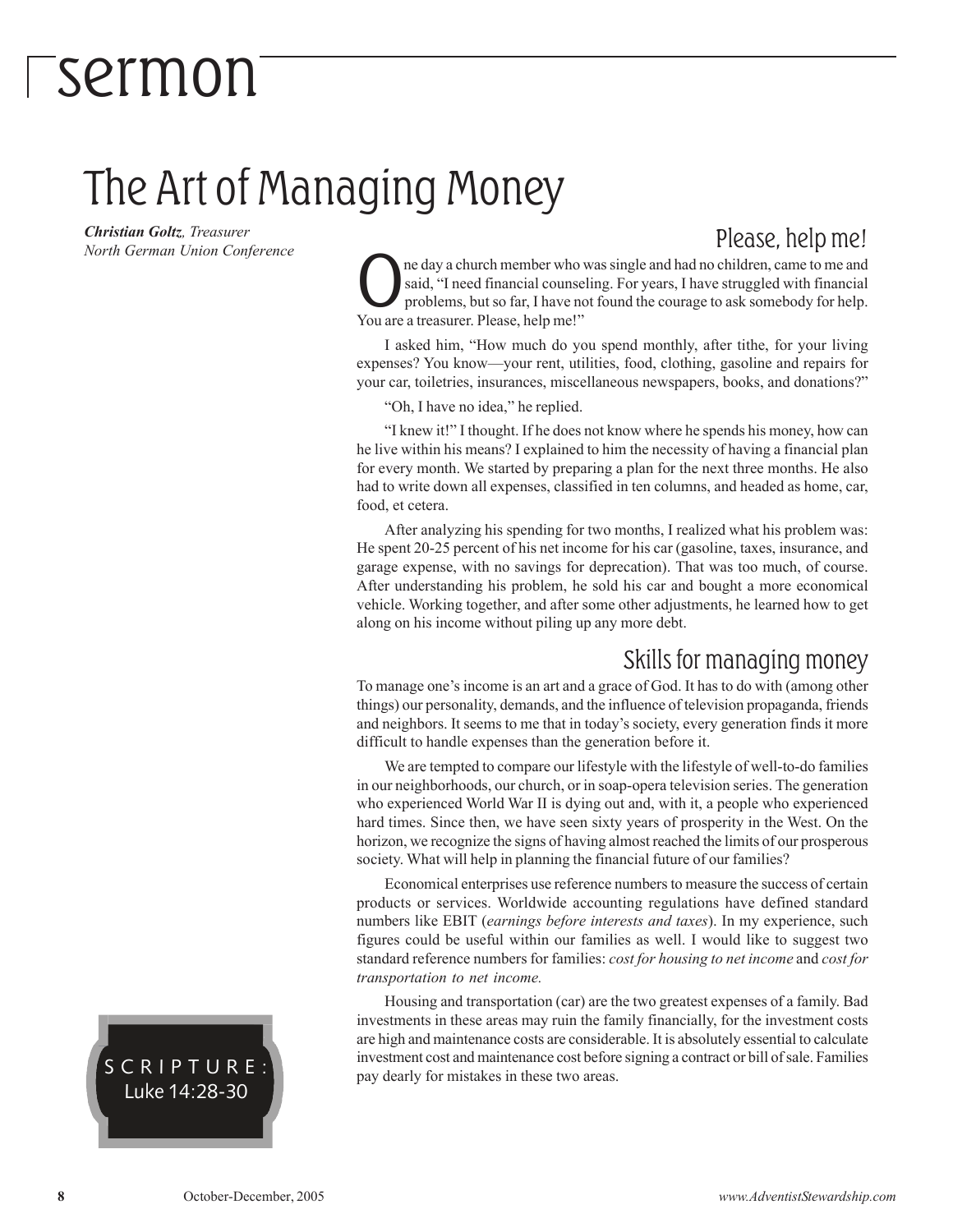To manage one's income is an art and a grace of God. It has to do with (among other things) our personality, demands, and the influence of television propaganda, friends, and neighbors.

#### AIAHTT

Jesus took it for granted that if one wants to build a tower, he will first sit down and estimate the cost to see if he has enough money to complete it (Lk 14:28). If a family pays more than 50-60 percent of their net income for their home and transportation, they have created a major financial problem. In some instances, a family may temporarily pay higher percentages for these two major areas, and this might be acceptable because of certain circumstances. In the long run, however, an AIAHTT (available income after housing, transportation and tithe) of 30-40 percent is very little to survive on without going deeper in debt.

Sometimes a situation turns critical when a family has to adapt to less income. If a member of the family loses his or her position at work, the family income may drop significantly while its expenses remain the same. As the AIAHTT percentage was already very high before unemployment, it may increase to 100 percent in the new situation, and no money will be left for food and clothing. This problem will only be solved if the family moves to a less expensive house or apartment or, if possible, sells the family car. These actions can create a new financial balance.

#### The secret

If one is used to a certain standard of living, such a process of adapting to a lower level of room and comfort is a painful experience. Happy is the family who can say with the apostle Paul, "[We] have learned to be content whatever the circumstances. [We] know what it is to be in need, and [we] know what it is to have plenty. [We] have learned the secret of being content in any and every situation, whether well fed or hungry, whether living in plenty or in want" (Php 4:11-12, We supplied).

Realistic and reasonable desires and objectives are signs of a family who has sanctified its life before God. This family will have a budget with a healthy financial structure. It is this simple: We can spend only what we earn, no more. Our earnings limit our desires. In this context, the family with an abundance of money may keep the biblical view of life in mind, "For we brought nothing into the world, and we can take nothing out of it" (1Tm 6:7). However, the family who complains about how little money they have may consider the subsequent verse, "But if we have food and clothing, we will be content with that" (1Tm 6:8).

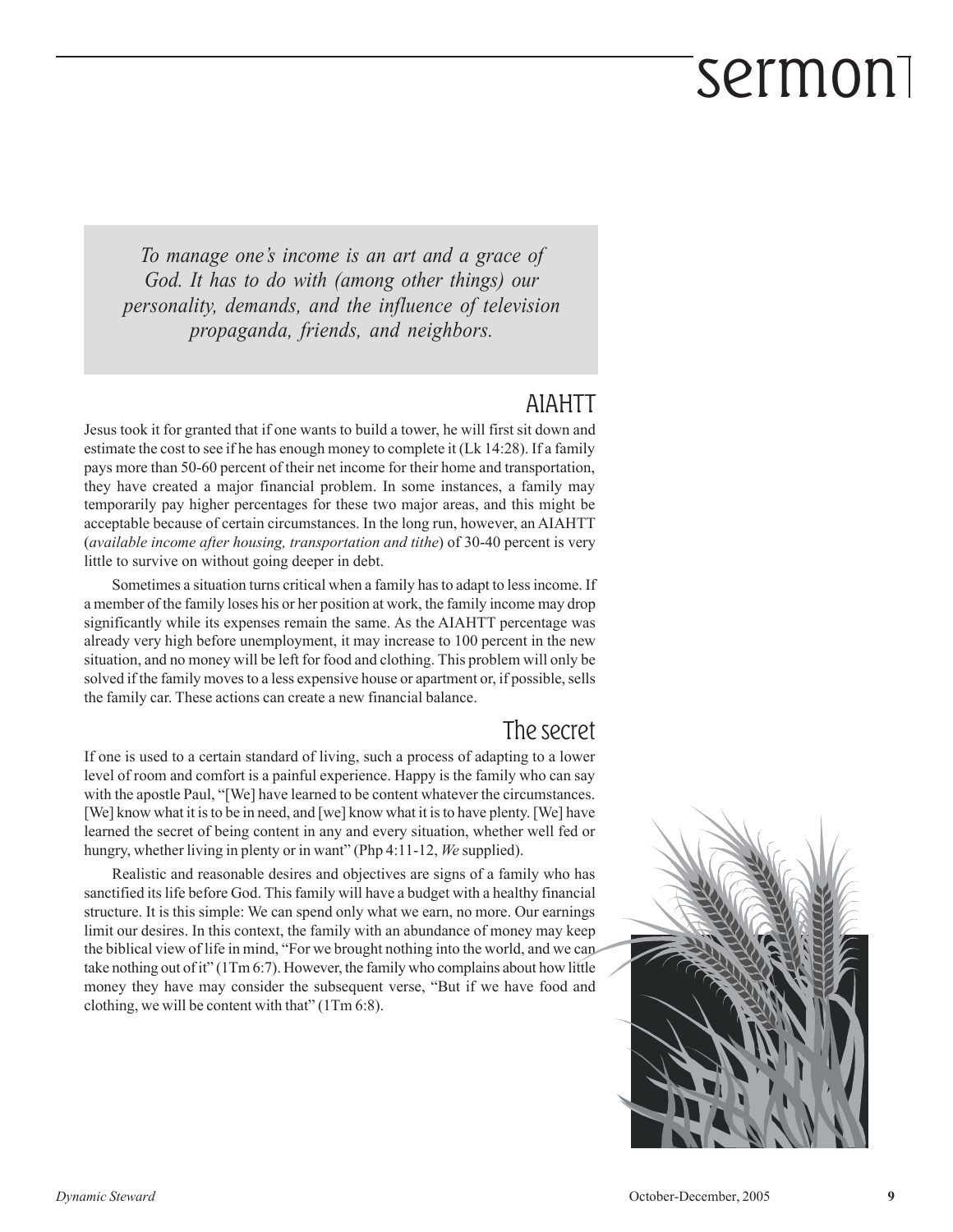### How to Control Spending

Crown Financial Ministries

This article was originally published on December 2, 2004. It and other helpful financial resources may be found at Crown Financial Ministries' website: www. crown.org.

> Difficult but necessary steps to follow

#### SCRIPTURE: Luke 16:11

#### Spending is a habit

 $\sum_{\text{spec among} } s = 1$  have spent your money<br>spending so you can be future? oes money burn a hole in your pocket? Does buyer's remorse set in after you have spent your money? If this sounds familiar, how can you manage your spending so you can buy the things you need now and also save for the

In order to change spending habits, we must first understand how habits are shaped and the ways spending behavior can be changed. In essence, we must identify spending "leaks" that give us immediate satisfaction but do not help us reach financial goals and, instead, substitute desirable spending behavior that may not be immediately gratifying but will allow us to reach those financial goals.

#### How to change the habit

Luke 16:11 says, "Therefore if you have not been faithful in the use of unrighteous wealth, who will entrust the true riches to you?" We need to learn to handle the smallest thing God has put under our authority—our money. Therefore, if we observe the following guidelines, it should help us control spending.

**1** *Establish self-discipline*. Put all spending under God's control. By doing this, you become a manager of God's finances and all spending should then be from the vantage point of whether He would be pleased with your p Establish self-discipline. Put all spending under God's control. By doing this, you become a manager of God's finances and all spending should then be from guidance, any bad habit can be broken.

We need to learn to recognize the drive that places us in a spending situation and then, when we shop, we can avoid the spending pitfalls produced by that drive by having a purpose for our shopping, a time limit, and a written plan. It is important to make a list before you go shopping and then stick to it.

 In addition, you should limit the number of trips to the store or mall and never shop when hungry or depressed.

How far money goes usually depends on how much you want something. As such, you need to be in control of the money, under God's direction, instead of  $\bigcap$  How far money goes usually depends on how much you want something. As having the money control you by limiting what you do.

 Once spending has been brought under control, there should be a determination as to how much needs to be spent each month in every area of an implemented budget; and, since the basic idea behind budgeting is to save money up front for both known and unknown expenses, there must be a commitment to stick to the budget.

If you are having difficulty with income equaling outgo, you need to cut some of your outgo. As such, you should look at your budget realistically and see where you can start trimming.

A budget is a money plan. With it, people can organize and control their financial resources, set and realize goals, and decide in advance how money will work for the good of the family.

Therefore, because every purchase should be considered in light of the established budget, buying any nonbudgeted items on impulse should be avoided, especially if those nonbudgeted items are going to be purchased with a credit card.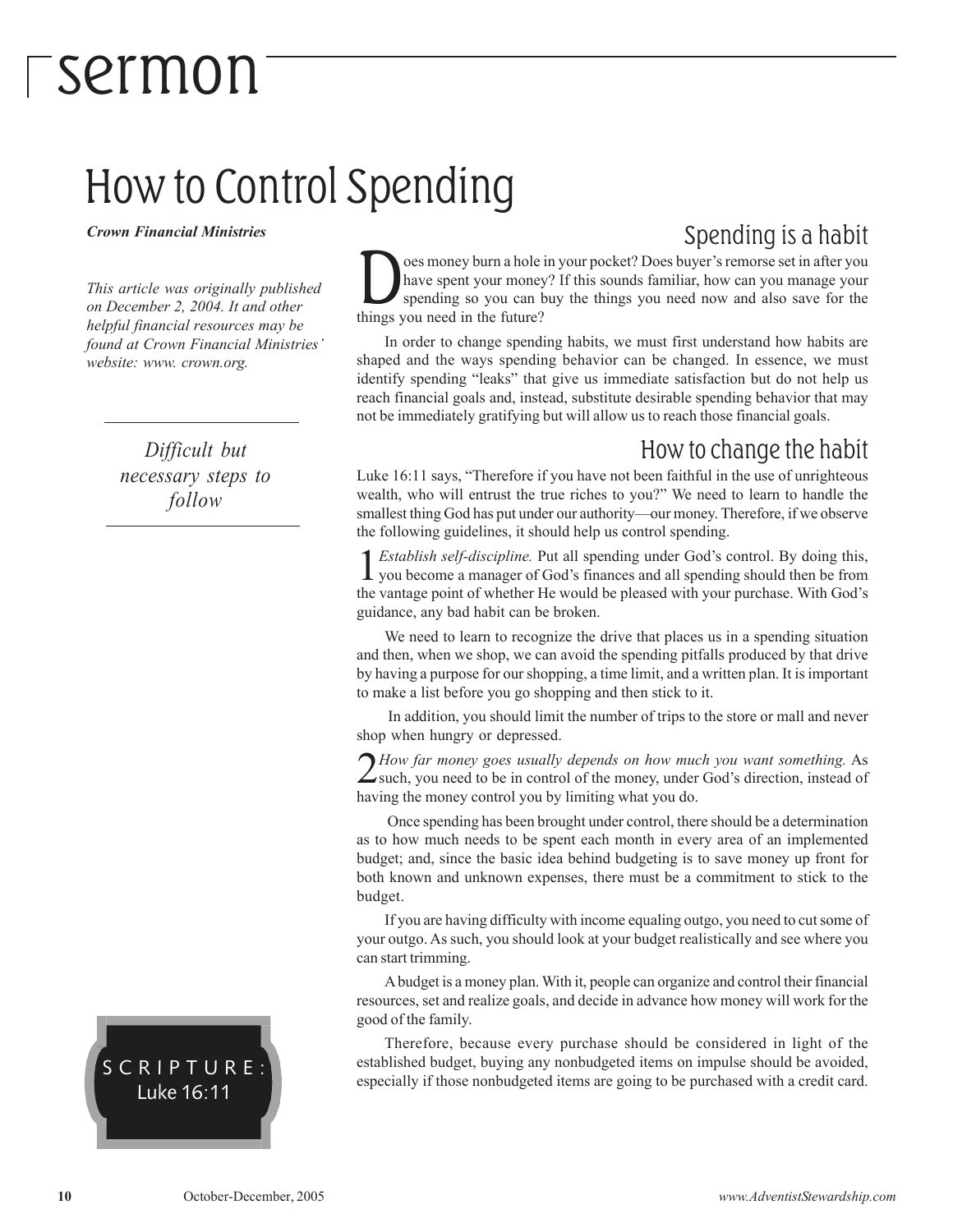Whenever you feel you need to buy something that is not budgeted, put it on the list, but then wait seven days and find two additional prices for the same item, to be sure you are getting a good buy.

3 You need to be accountable to other people for a specified period of time for<br>everything you spend. Ecclesiastes 4:9, 10 says, "Two are better than one, because  $\bigcap$  You need to be accountable to other people for a specified period of time for they have a good return for their labor. For if either of them falls, the one will lift up his companion. But woe to the one who falls when there is not another to lift him up."

If there is accountability, you will be more inclined to be more cautious in your spending habits—more of a "look now, buy later" attitude. So, shop around before buying and learn to say no. Keep a record of spending and purchases and share these with the accountability partner.

**4** *Establish a want-to-buy list*. Whenever you feel you need to buy something that is not budgeted, put it on the list, but then wait seven days and find two that is not budgeted, put it on the list, but then wait seven days and find two additional prices for the same item, to be sure you are getting a good buy.

If you still want the item after a week has passed, you will have thought about it and probably will be getting the best buy on the item. However, you still should not charge it.

Finally, you can only have one item on the list at a time, so if you find a new "want" during the week, you will need to decide between the two.

#### Conclusion

A good way to reduce debt is to develop discipline in spending habits. That may include taking away any security that might be used in case of emergencies: credit cards or other avenues of borrowing.

By committing not to go further in debt, we begin to reverse the process that produced the debt. Then, we can develop a balanced budget that will control spending and will allow us to stay within the parameters of our financial means.

© Crown Financial Ministries, 2004. Reprinted by permission. To learn more, visit www.crown.org

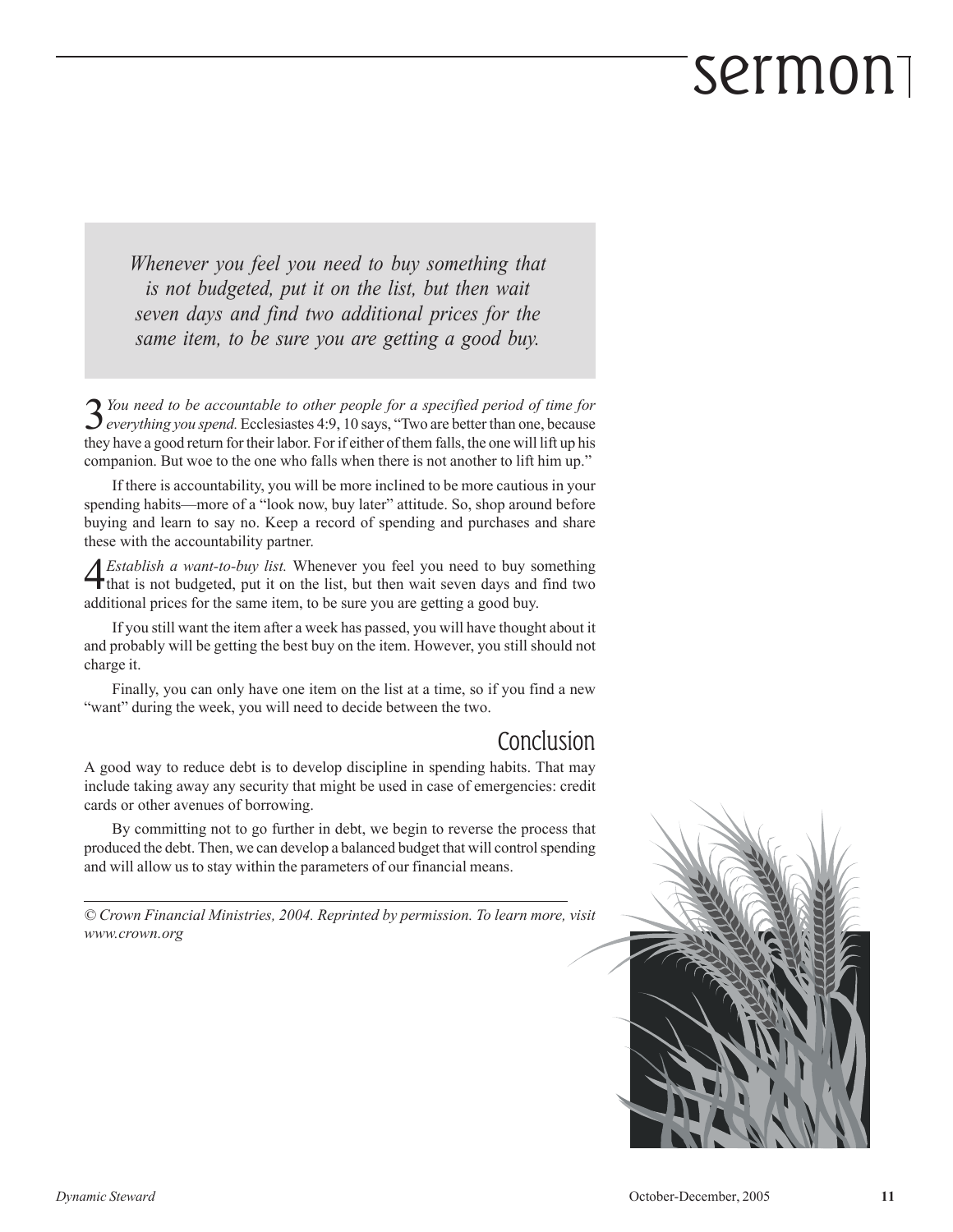### Dollars and Sense for Children

John Nardini, Personal Finance Author, Advisor, and Publisher Grand Rapids, Michigan

Never too late—or too early

W hat you teach your children about managing money will affect their entire lives. Children must handle money often, and from an early age, to become financially responsible adults. It is never too early—or too late—to begin.

#### Ages and concepts

At ages 3-5, children understand simple concepts, so start on the basics. Teach them to identify coins and their values. Take them banking, and explain that banks keep money safe until you want it. Discuss the grocery items you chose, and allow them to pay the cashier. Keep it simple and fun.

From ages 6-11, an allowance is an excellent way to show how to earn money. Simultaneously, help your child develop a simple budget to manage resources. Decide together what percentage he or she will spend, save, or give, then provide a container for each category.

#### A few tips:

- Allow a child to choose (within reason) how to spend her money. Experience is the greatest teacher, so allow mistakes.
- Encourage giving to foster a spirit of generosity.
- Add a few pennies of "interest" occasionally to the savings jar, showing that money can earn money.
- Focus on delayed gratification and the benefits of saving.

#### Early adolescence

During ages 12-15, increase your child's allowance and responsibilities to prepare for independence. Create a more detailed budget. Add new savings categories for clothing, activities, and entertainment. Allow plenty of freedom, especially in shopping decisions; poor choices reinforce the importance of well-informed shopping. Also review advertisements and discuss what each ad is stating, and why.

Let your child see you paying bills, and show how to make out checks, bank deposits, and withdrawal slips. Explain stocks and bonds, and track a stock together from one of his favorite brands, such as Nike or McDonald's.

#### Later teens

By age 16, your child is ready for complete financial training. Open up your budget to show how you plan for and manage saving, spending, and giving. Ask questions about your decisions, and solicit opinion. Use classified ads to discuss salaries, housing costs, and buying a car.

Take a step-by-step walk with the author, through the developmental stages of money management in childhood and youth.

SCRIPTURE: Proverbs 22:6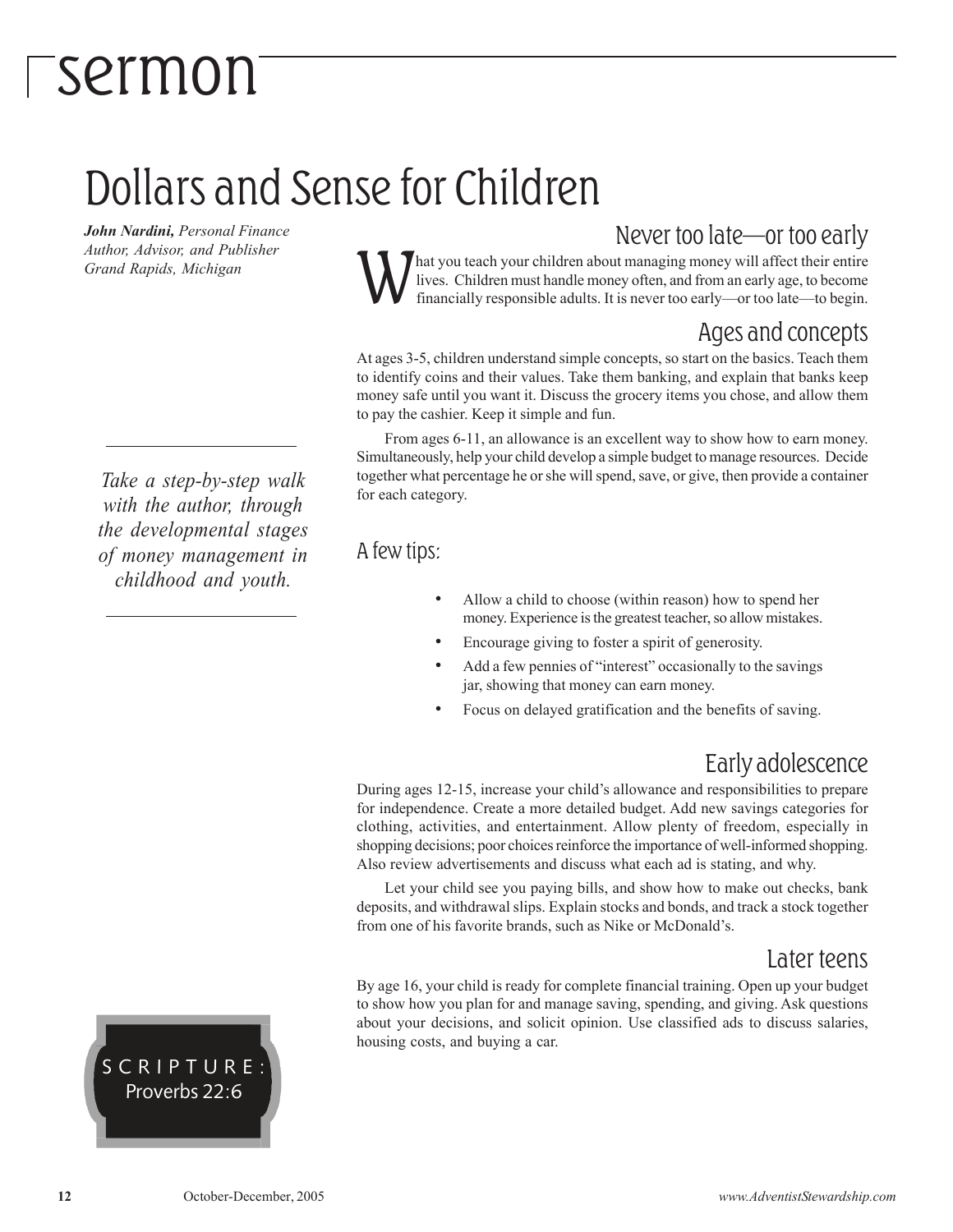Create scenarios for your teenager regarding possible career choices and the lifestyle each would afford.

If you get your child a credit card to teach responsible use of credit (and many believe this is a bad idea), I recommend that the first time a monthly payment cannot be made, the card should be destroyed.

 Ultimately, the best way to teach your children about handling money is by example. As you live out good money practices, they will reproduce themselves in your children.

John Nardini is a Christian financial coach and has published over 130 articles on business and personal finance. He is the author of the popular www. FreeMoneyFinance.com blog.

Children must handle money often, and from an early age, to become financially responsible adults. It is never too early or too late—to begin.

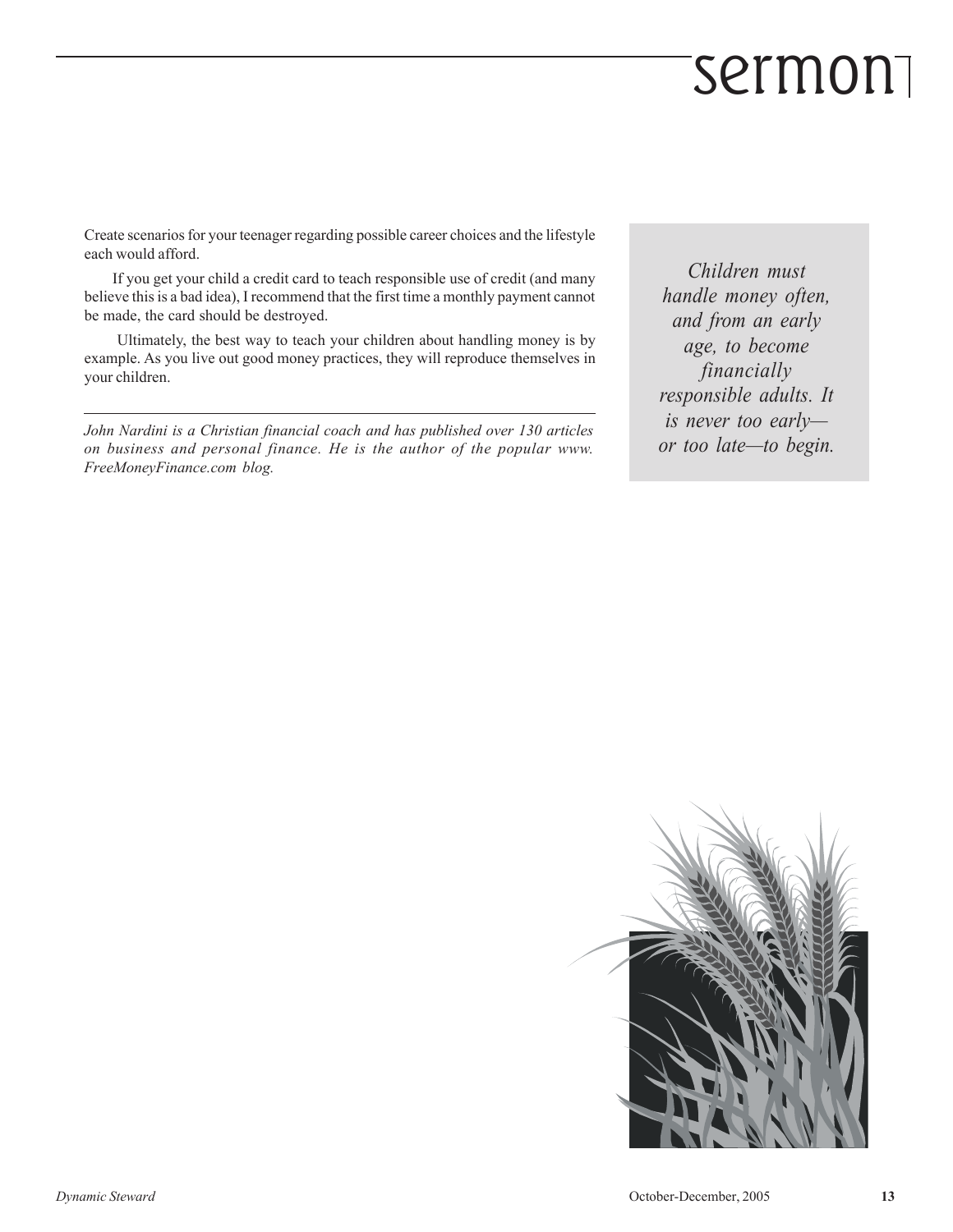## book reviews

### The New Master Your Money

Reviewed by Claire L. Eva, Assistant Director General Conference Stewardship Department

If you would like to have a book among your financial resources that talks about any area of money management you can think of—for any stage of life—Ron f you would like to have a book among your financial resources that talks about Blue's The New Master Your Money would be our recommendation to you. The author's approach is profound, but easily understood. The back page states that the book will help you:

- Avoid the most common financial mistakes
- Apply biblical principles of money management
- Save, invest, and give wisely
- Create a long-term financial plan that works
- Plan for your taxes and estate needs
- Get out of debt

While we may differ with the author and say that those who choose to invest wisely in a home today can still find it a safe way to build personal net worth and equity (especially over time), there is wisdom in his counsel. A book packed with important practical information and sound financial principles.



by Ron Blue Moody Publishers Chicago, Illinois 2004 US \$16.99

### The 15-Minute Money Manager

Reviewed by Claire L. Eva, Assistant Director General Conference Stewardship Department



by Bob and Emilie Barnes Harvest House Publishers Eugene, Oregon 1993 US \$9.99

B ob and Emilie Barnes have written a number of volumes—from devotionals to ways to love your grandchildren, but *The 15-Minute Money Manager* is probob and Emilie Barnes have written a number of volumes—from devotionals to ably one of their most widely known books.

As it implies, the book comes in small doses—15-minute ones, that is. It begins with Part One: A Plan for Your Life. This section helps you to discover why you do what you do, to understand your goals and dreams, and to design a plan for success. Parts Two and Three discuss having the right priorities in good money management and organizing by creating a good system for financial records. Also included are the topics of investments, children's money management, and being a good consumer.

"Our goal as Christians should be to obtain financial freedom. This has four characteristics," say the Barnes': 1) Our assets exceed our liabilities, 2) We are able to pay our bills as they fall due, 3) We have no unpaid bills, and 4) We are content with where we are" (Introduction). The book is full of practical advice and resources.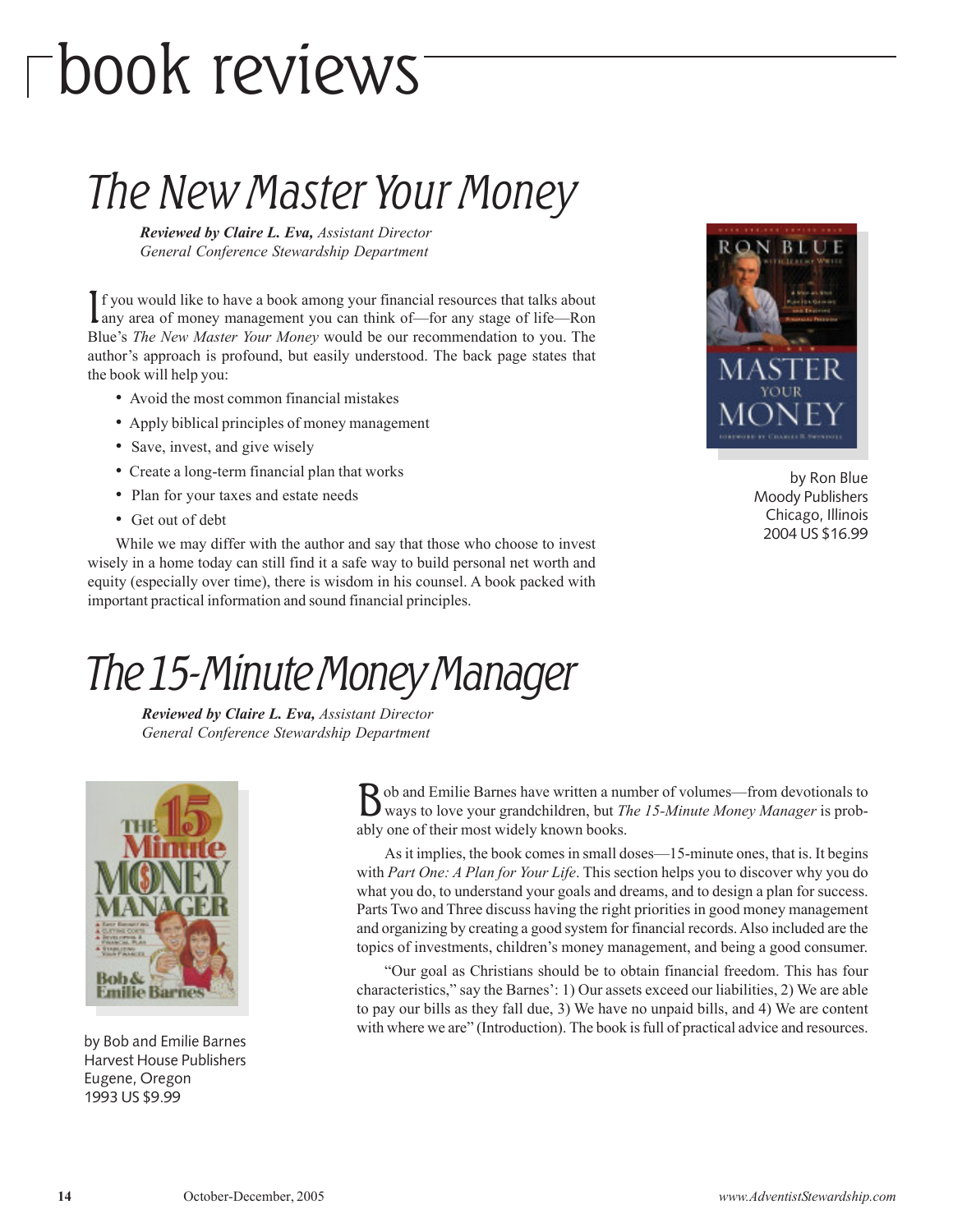## book reviews

### Total Money Makeover

Reviewed byJean-Luc Lézeau, Associate Director General Conference Stewardship Department

A lmost half of Dave Ramsey's book is success stories of people who have been<br>saved from bankruptcy due to the Total Money Makeover plan. It is nice to saved from bankruptcy due to the Total Money Makeover plan. It is nice to read, but does not bring anything new to your life.

What is more interesting are all the "baby steps" that you must go through in order to pay your debt and then live with what you have. This is a challenge for many people today! To live in contentment and have some savings for the children's education, illnesses, or simply paying cash for your next car—have you tried that? it makes you feel as though you are on top of the world!

Nothing very new, but good reading. This book is especially for those who are in debt and are not yet convinced that mastering that thing called "finance" goes through another thing called "budget."



by Dave Ramsey Thomas Nelson Publishers Nashville, Tennessee 2003 US \$24.99

### Faithful Finances 101

Reviewed byJean-Luc Lézeau, Associate Director General Conference Stewardship Department



by Gary Moore Templeton Foundation Press West Conshohocken, Pennsylvania 2003 US \$24.95

Gary Moore is an interesting character in the world of Christian finance. Contrary to many self-proclaimed experts, he has decades of experience as a fund manager. ary Moore is an interesting character in the world of Christian finance. Contrary In the 1980's he wrote a book that Christianity Today called "the first book of ethical investing."

Stewardship leaders are suspected to have only one goal: devise means for more funds to come into the church to balance the budget. Gary takes a different approach: before you tell your members how to spend their money, you should tell them how to earn it!

He is not talking here about the kind of job a Christian should have, although a lot could be said about that subject. No, Moore is talking about the kind of investment a Christian should make. And there, he does not agree at all with what famed Christian counselors are saying today. Can we be, should we be, selective as to where we put our money? Certainly. It should not be the higher interest rate that attracts us, but the nature of the business and the management style should be determining factors in our choice.

Moore uses biblical examples to illustrate his position. A book worth reading. Especially for those who have a little money left to invest!